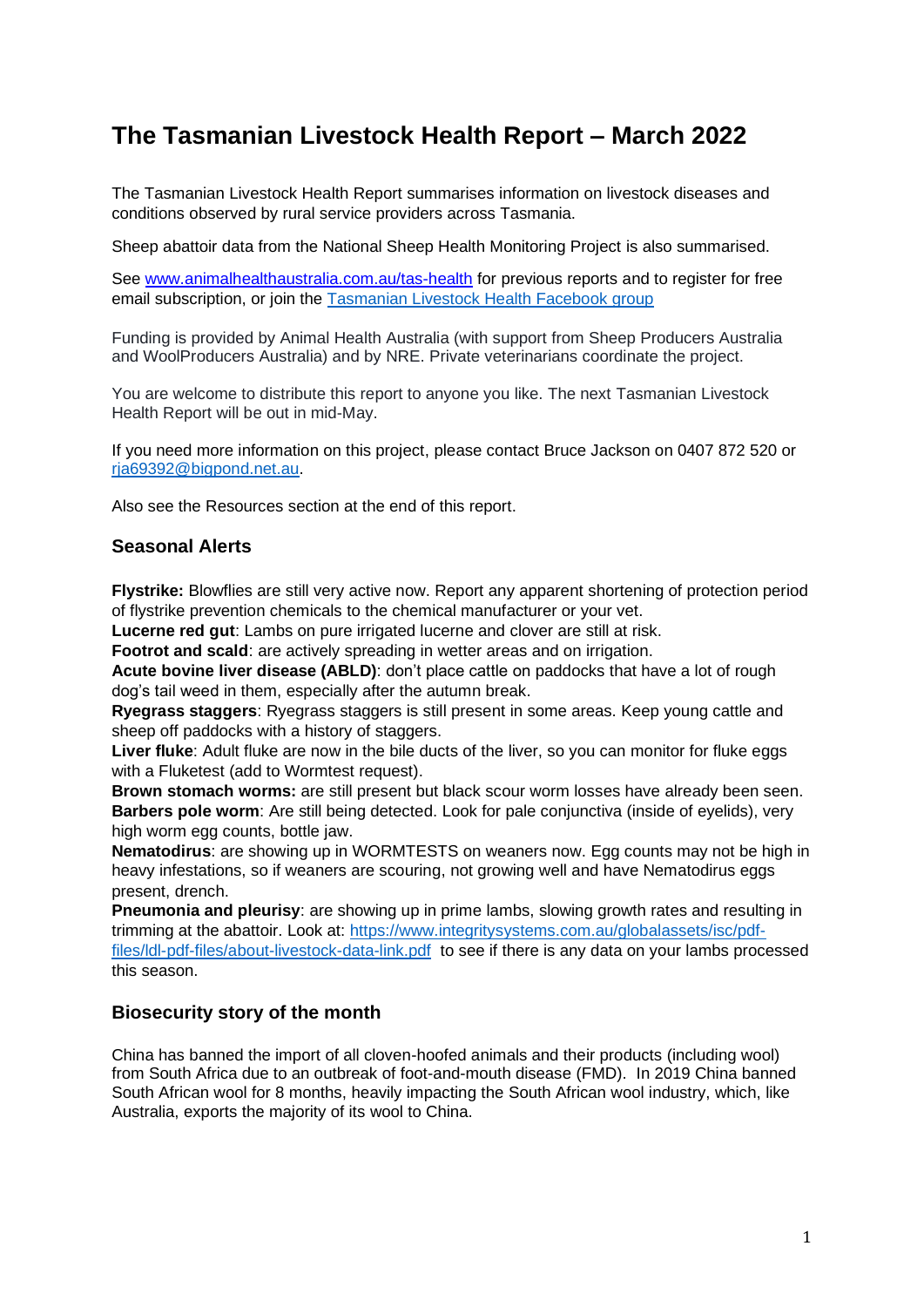FMD is very contagious, and can live for long periods in some animal food products, so could be introduced into Australia if some infected food scraps were fed to pigs. The result would be an expensive eradication campaign and a period of months or years where we could not export wool, lamb, mutton, beef, dairy products and live dairy cattle to China and many other countries.

That is why we have a ban on the feeding of food scraps (swill) to pigs. The other important message is to report any signs of salivation or drooling, lameness, blisters or ulcers around the mouth or feet of cattle, pigs or sheep to your vet or the Emergency Animal Disease hotline on 1800 675 888. If we get onto an outbreak early, we can limit the damage.

# **Would you recognize signs of Japanese Encephalitis in your pigs or horses?**

Japanese Encephalitis is still being diagnosed in piggeries on the mainland. It is unlikely to occur in Tasmania as we don't think our mosquitoes can spread it, but we could be wrong about that, so it is best to be aware and report any suspicion to your vet or the Emergency Animal Disease hotline (1800 675 888).

In pigs the most common symptoms are mummified, stillborn or weak piglets, some with nervous signs. Piglets infected after birth can develop paddling, nervous signs, wasting, depression or hindlimb paralysis. Adult sows are not usually affected. Boars can have swollen testicles.

Most affected horses show only mild signs of disease. High body temperature, jaundice, lethargy, not eating and nervous signs including incoordination, difficulty swallowing, and impaired vision are the most common signs in more severely affected animals. A small percentage of horses get severe encephalitis and may die.





# **Diseases and conditions seen in Tasmania in March 2022**

| <b>SHEEP</b>                           |                                                                        |                                                                                                       |                                                                                                                         |                                                                                                                                                                    |  |  |
|----------------------------------------|------------------------------------------------------------------------|-------------------------------------------------------------------------------------------------------|-------------------------------------------------------------------------------------------------------------------------|--------------------------------------------------------------------------------------------------------------------------------------------------------------------|--|--|
| Disease/conditio<br>n                  | Number of<br>reports/<br>cases                                         | Region                                                                                                | <b>Details</b>                                                                                                          | Prevention, treatment, and other biosecurity advice<br>or measures                                                                                                 |  |  |
| Barbers pole worm                      | Certain flocks<br>in certain<br>areas, mostly<br>on irrigated<br>land. | Flocks affected<br>in central<br>coast, Flinders<br>Island. N<br>midlands and<br>Southern<br>Tasmania | Bottle jaw, no<br>scouring, pale<br>gums. Can be seen<br>as sudden death.                                               | See WORMBOSS website for details on diagnosis, control<br>and prevention programs.                                                                                 |  |  |
| Cachexia (very low<br>condition score) | A number of<br>weaners and<br>adult sheep<br>on several<br>properties  | A number of<br>flocks across<br>Tasmania                                                              | Weaners: usually<br>due to parasites<br>and poor nutrition.<br>Adult sheep as for<br>weaners plus<br>possibility of OJD | Use effective drench and do follow-up WORMTEST.<br>Improve feeding. If only a few adult sheep in the mob are<br>very thin, talk to your vet about testing for OJD. |  |  |
| Campylobacter<br>enteritis             | One mob of<br>weaners<br>diagnosed by                                  | Southern<br>Tasmania                                                                                  | Scouring with foul<br>smell.                                                                                            | Your vet may prescribe an antibiotic. Reduce stress,<br>provide plenty of clean water and good feed.                                                               |  |  |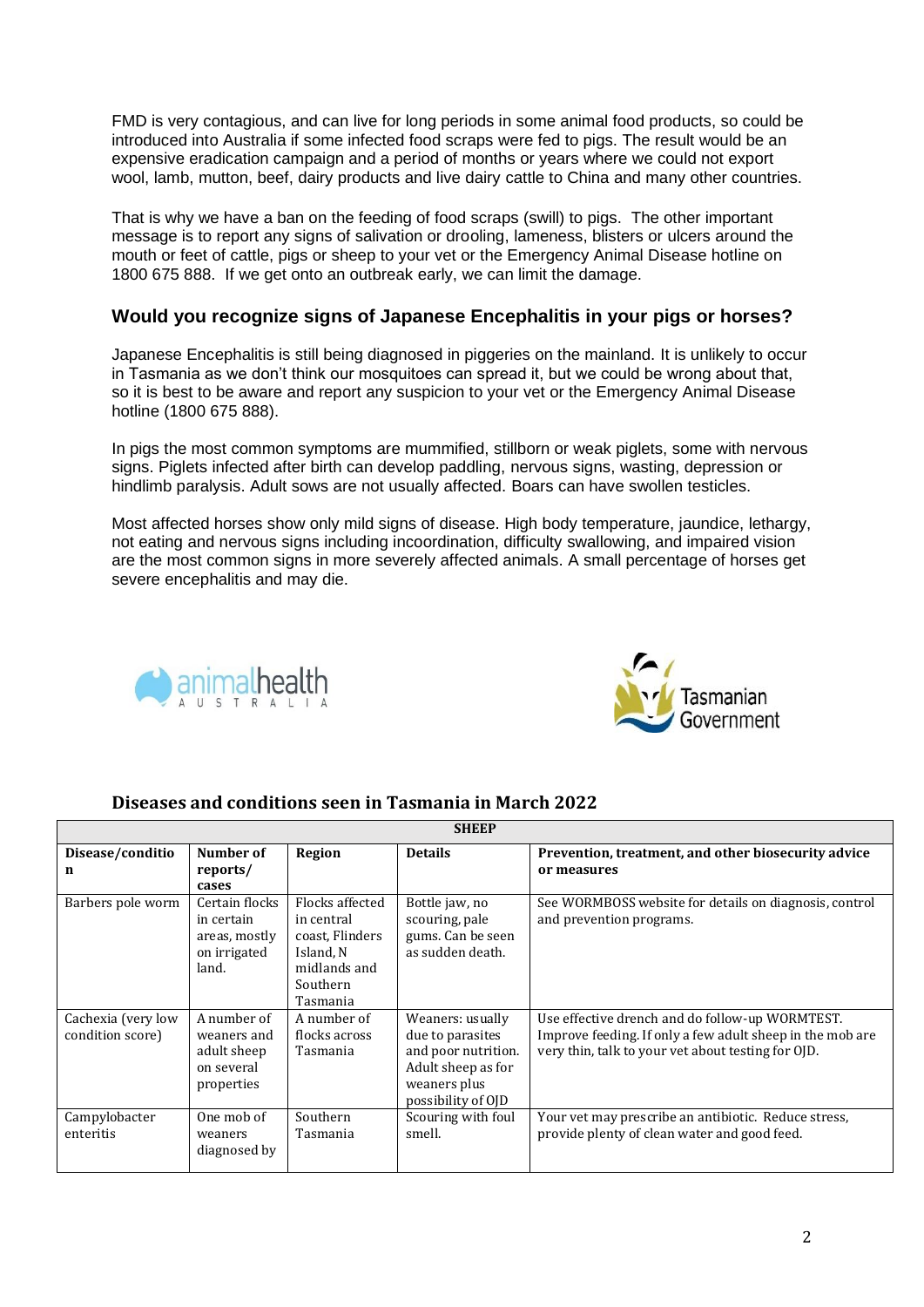|                                    | laboratory<br>test on<br>faeces.                                                    |                                           |                                                                                                                                                                                                                                                           |                                                                                                                                                                                                                                                                                                                                                                                                                                           |
|------------------------------------|-------------------------------------------------------------------------------------|-------------------------------------------|-----------------------------------------------------------------------------------------------------------------------------------------------------------------------------------------------------------------------------------------------------------|-------------------------------------------------------------------------------------------------------------------------------------------------------------------------------------------------------------------------------------------------------------------------------------------------------------------------------------------------------------------------------------------------------------------------------------------|
| Coccidiosis in<br>weaned lambs.    | One flock.                                                                          | Southern<br>Tasmania                      | Scouring with low<br>worm egg count<br>but high coccidia<br>count.                                                                                                                                                                                        | Usually respond well to sulpha drugs. Prevention by good<br>nutrition and don't allow lambs to concentrate on damp<br>areas in paddock.                                                                                                                                                                                                                                                                                                   |
| Condition score,<br>low            | Many flocks                                                                         | NW, Northern<br>and Southern<br>Tasmania  | Body condition<br>scores (BCS) lower<br>than optimal for<br>breeding and<br>production                                                                                                                                                                    | Most common cause is insufficient energy in the diet, but<br>specific deficiencies (selenium etc), broken mouth,<br>worms, fluke, pneumonia, kidney disease, liver disease,<br>etc can also be responsible.                                                                                                                                                                                                                               |
| Cough, persistent,<br>lambs.       | One flock                                                                           | Southern<br>Tasmania                      | Lambs cough, little<br>response to<br>lungworm drench.<br>Pneumonia on post<br>mortem.                                                                                                                                                                    | If little response to lungworm drench, then probably an<br>infection. May be virus, bacteria or Mycoplasma. Use<br>antibiotics under veterinary supervision if production<br>loss/deaths occur and post mortem indicates bacterial<br>involvement.                                                                                                                                                                                        |
| Cud stain                          | One sheep in<br>one medium<br>flock                                                 | Northern<br>Tasmania                      | Green stain around<br>mouth.                                                                                                                                                                                                                              | May be caused by infection of tongue, paralysed cheek<br>(sometimes due to vaccination injuring facial nerve)<br>causing grass to impact between cheek and molars, loss of<br>molar teeth, parasites of tongue/food pipe (oesophagus).                                                                                                                                                                                                    |
| Cysticercosis<br>("bladder worm")  | Detected at<br>abattoir in<br>4.8% of<br>lambs and<br>14% of<br>mutton<br>carcases. | NW, Southern<br>and Northern<br>Tasmania. | Seen as small clear<br>bags of fluid<br>attached to liver,<br>intestines, or<br>elsewhere in<br>abdominal cavity<br>of sheep at<br>abattoir. Causes<br>liver to be<br>trimmed or<br>condemned,<br>'runners'<br>condemned.<br>Spread by a dog<br>tapeworm. | Prevented by stopping dogs from eating sheep offal<br>and/or by treating all dogs including pets with a wormer<br>containing praziquantel every 30 days. Visiting dogs<br>(contractors, shooters) must be treated at least 2 days<br>before arrival on property. Keep stray dogs off the<br>property. These measures also prevent sheep measles<br>and hydatids. See fact sheet on:<br>https://sheepconnecttas.com.au/disease-factsheets/ |
| Dags                               | Wide-spread                                                                         | NW, Southern<br>and Northern<br>Tasmania  | Due to scouring.                                                                                                                                                                                                                                          | May be due to worms, gut infection (e.g. Salmonella,<br>Yersinia), nutritional factors. Have a WORTEST egg count<br>done and ask the laboratory to culture for Yersinia and<br>Salmonella if egg counts are low. Check paddock for<br>plants such as capeweed. Crutch. The Dealing with Dag<br>Advisor Manual is available at<br>www.wool.com/flystrikelatest.                                                                            |
| Dog bite                           | Several sheep<br>from several<br>properties<br>with lip or<br>flank wounds          | Northern<br>Tasmania                      | Bruising and<br>puncture wounds<br>have to be<br>trimmed if sheep<br>go to the abattoir                                                                                                                                                                   | Muzzle dogs that bite.                                                                                                                                                                                                                                                                                                                                                                                                                    |
| Dressing %<br>reduced              | One large<br>prime lamb<br>finishing<br>flock                                       | Southern<br>Tasmania                      | Dressing % has<br>dropped 4% from<br>last year's average                                                                                                                                                                                                  | The most likely cause is trimming of the carcase at the<br>abattoir due to sheep measles, pleurisy, bruising, dog<br>bites, vaccination abscesses or arthritis. Log onto<br>Livestock Data Link to see what conditions have been<br>found in your lambs.                                                                                                                                                                                  |
| Ear tag infection<br>with crusting | One aged<br>ewe, from<br>one medium<br>mob                                          | Northern<br>Tasmania                      | Swelling, crusts,<br>discharge around<br>area where tag<br>goes through ear                                                                                                                                                                               | Clean and apply antiseptic spray. If ear is swollen may<br>need antibiotics under veterinary supervision. Prevent by<br>soaking tags in antiseptic before applying.                                                                                                                                                                                                                                                                       |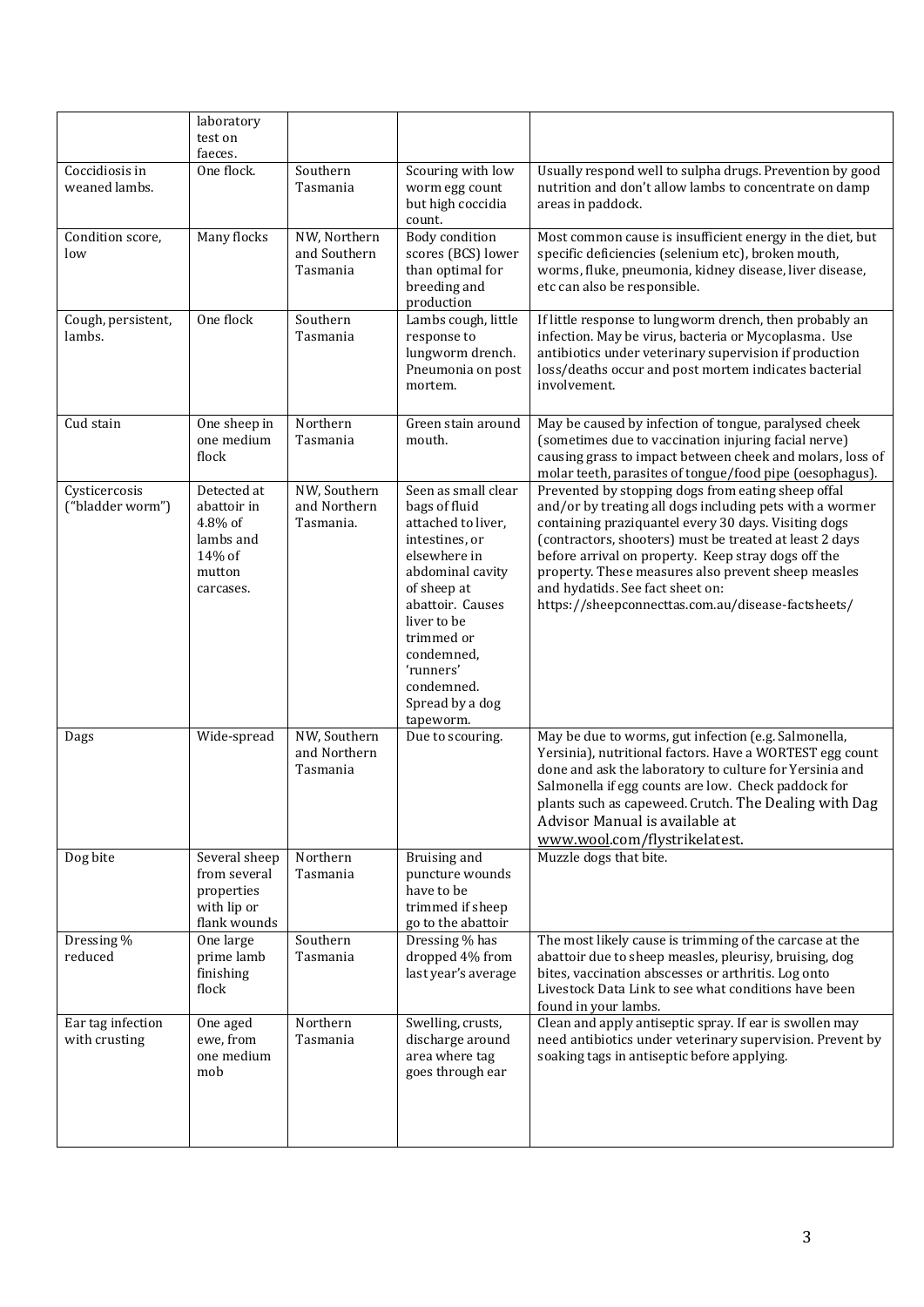| Ear shortened                      | One aged<br>sheep from<br>one flock                                          | Northern<br>Tasmania                                       | Top half of one ear<br>appeared to have<br>been removed.                                                                                         | Ear probably removed due to ear cancer. Should be<br>carried out by a veterinarian under anaesthesia.                                                                                                                                                                                                                                                                                                                                                                                                                                                                                                              |
|------------------------------------|------------------------------------------------------------------------------|------------------------------------------------------------|--------------------------------------------------------------------------------------------------------------------------------------------------|--------------------------------------------------------------------------------------------------------------------------------------------------------------------------------------------------------------------------------------------------------------------------------------------------------------------------------------------------------------------------------------------------------------------------------------------------------------------------------------------------------------------------------------------------------------------------------------------------------------------|
| Epididymitis in<br>ram             | One case in<br>one flock                                                     | Southern<br>Tasmania.                                      | A lump is felt<br>usually just under<br>the testicle but can<br>be on side or top.                                                               | Can be due to trauma or infection. Ovine Brucellosis<br>should be suspected if a number of rams have<br>epididymitis (see vet). Ram may still be fertile if the other<br>testicle is in good order.                                                                                                                                                                                                                                                                                                                                                                                                                |
| Eye cancer                         | One sheep in<br>one medium<br>flock                                          | Northern<br>Tasmania.                                      | Discharge down<br>cheek, ulcerated<br>and raw section of<br>eyelid.                                                                              | Older sheep with white eyelids. Cull as soon as noticed.                                                                                                                                                                                                                                                                                                                                                                                                                                                                                                                                                           |
| Fleece<br>derangement              | Several sheep<br>from several<br>properties                                  | Northern<br>Tasmania                                       | Wool staples<br>hanging out from<br>surface of fleece.                                                                                           | Usually body lice but can also be itch mite, grass seeds,<br>shedding genetics etc.                                                                                                                                                                                                                                                                                                                                                                                                                                                                                                                                |
| Fly strike                         | Widespread                                                                   | Widespread in<br>NW, Northern<br>and Southern<br>Tasmania. | Mostly breech<br>strike but body<br>strike too.                                                                                                  | Prevent: Identify and correct causes of scouring. Chemical<br>preventative treatments. Report if protection period<br>appears shorter than label claim. Correct tail length.<br>Select against sheep prone to dermo, fleece rot. Select for<br>less wrinkles, bare breech, less dags. Treat: frequent<br>inspection and early treatment of strikes. See:<br>https://www.wool.com/sheep/welfare/breech-flystrike/<br>and the FLYBOSS web site                                                                                                                                                                       |
| Foot abscess (heel<br>abscess)     | A few<br>carryover<br>cases on one<br>property.<br>Healing<br>slowly.        | Southern<br>Tasmania                                       | Swelling of one<br>toe, hot, painful<br>and discharge pus<br>in acute stage. May<br>affect all 4 feet in<br>some cases, but<br>usually one foot. | Most are old, healing cases now. Treat: Pare away hoof to<br>allow drainage of pus, inject long-acting broad-spectrum<br>antibiotics and anti-inflammatories (under vet<br>supervision), keep feet dry e.g. on slatted floor of shearing<br>shed, place epsom salts on drainage point and bandage.<br>Ensure fit to load if transported.<br>Prevent: Keep mob average BCS to 3 - 3.3, autumn or pre-<br>lamb shear, reduce interdigital skin injury, walk through<br>5-10% formalin or 10% zinc footbath weekly. See<br>https://www.dpi.nsw.gov.au/_data/assets/pdf_file/001<br>3/314410/Foot-abscess-in-sheep.pdf |
| Footrot (virulent)                 | A number of<br>flocks.                                                       | Widespread                                                 | Active spread has<br>continued on some<br>wetter properties<br>and on irrigation.<br>Chronic cases only<br>in drier areas.                       | Control by footbathing, use of vaccine, cull chronic cases.<br>Too late to attempt eradication this autumn. Prevention:<br>Ask for a Sheep Health Declaration when buying sheep<br>and ensure section B1 confirms flock is free of virulent<br>footrot but still footbath and check feet on arrival.<br>Maintain good boundary fences. See Ute Guide for<br>Tasmania:<br>https://www.wool.com/globalassets/wool/sheep/welfar<br>e/other-husbandry/footrot--a-guide-to-identification-<br>and-control-in-the-field---tas-2019.pdf                                                                                   |
| Footrot, benign<br>('scald')       | A number of<br>reports.<br>Confirmed by<br>laboratory<br>testing in<br>some. | Widespread                                                 | Score 1 and 2<br>lesions (less than<br>2mm under-<br>running of hoof<br>horn at heel)                                                            | Also called benign footrot but can be due to Ovine<br>Interdigital Dermatitis (OID) as well. Re-check in 14 days<br>to ensure not progressing to virulent footrot. Usually<br>responds to footbathing and dry conditions underfoot.                                                                                                                                                                                                                                                                                                                                                                                |
| Footrot<br>vaccination lesions     | High<br>proportion of<br>Persian<br>sheep in one<br>small flock              | Northern<br>Tasmania                                       | Swelling, wool<br>loss, some<br>discharge from<br>vaccination site.<br>Usually heal up<br>and flatten out<br>over 6 weeks.                       | Footrot vaccine often causes lumps under skin so place<br>vaccine where this will not affect sheep i.e. side of neck.<br>Lesions don't usually become infected or flyblown so<br>usually best left alone to heal. Be aware that self-injection<br>must be treated promptly - go straight to your doctor if<br>you accidentally vaccinate yourself.                                                                                                                                                                                                                                                                 |
| Growth rate, low in<br>prime lambs | Confirmed on<br>one large<br>property,                                       | Southern<br>Tasmania                                       | Lambs growing at<br>less than 200g per<br>day on lucerne                                                                                         | Worms, fluke, micronutrient (e.g. selenium) deficiencies,<br>bacterial gut infections (e.g. Yersinia, Campylobacter),<br>kidney damage, pneumonia and combinations can lower<br>growth rates.                                                                                                                                                                                                                                                                                                                                                                                                                      |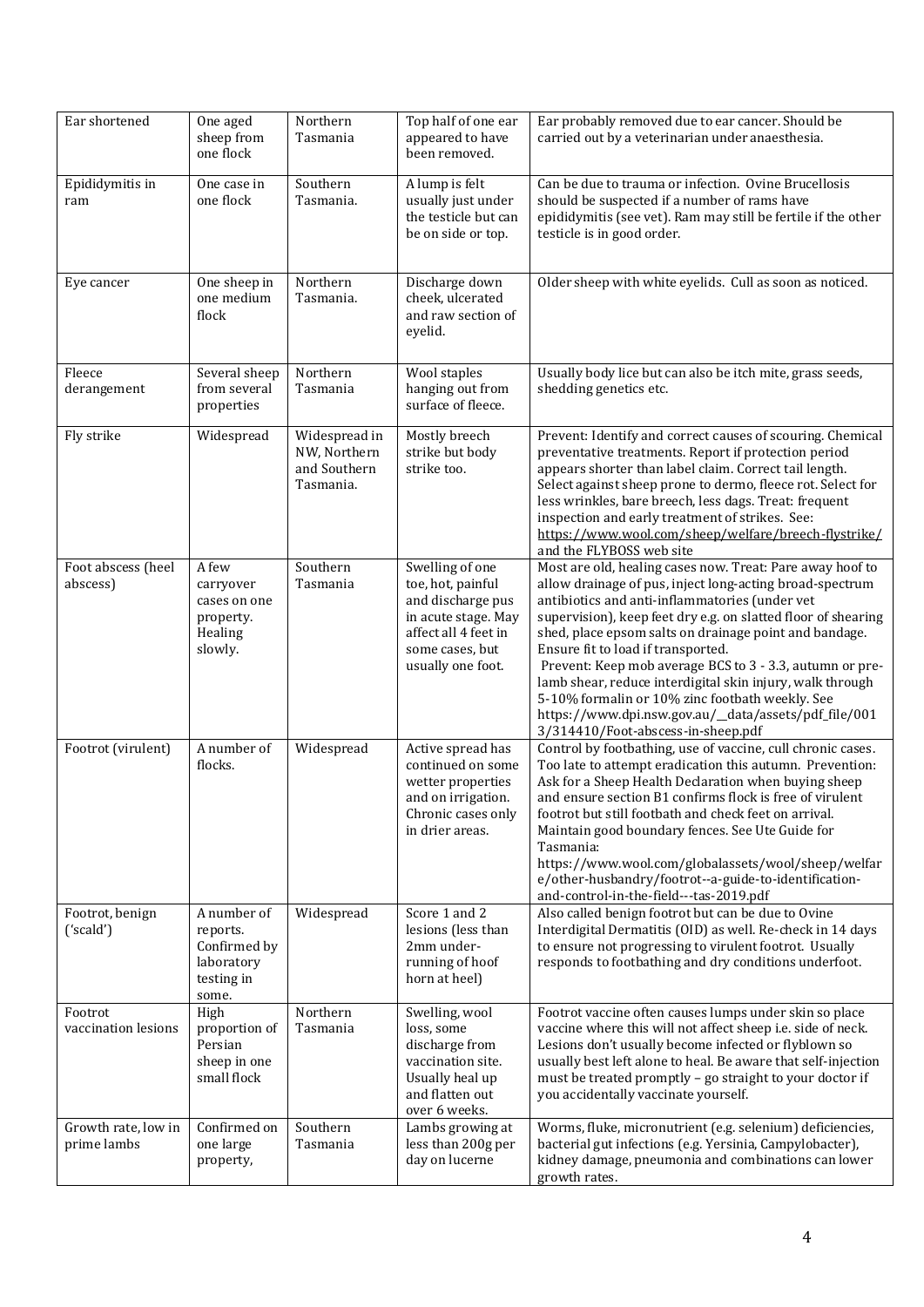|                                              | reported<br>from others                                                                                                  |                                          |                                                                                                                                                                                                                  |                                                                                                                                                                                                                                                                                                                                                                                                                                                                                                                                                                                                                                                                                                                                                           |
|----------------------------------------------|--------------------------------------------------------------------------------------------------------------------------|------------------------------------------|------------------------------------------------------------------------------------------------------------------------------------------------------------------------------------------------------------------|-----------------------------------------------------------------------------------------------------------------------------------------------------------------------------------------------------------------------------------------------------------------------------------------------------------------------------------------------------------------------------------------------------------------------------------------------------------------------------------------------------------------------------------------------------------------------------------------------------------------------------------------------------------------------------------------------------------------------------------------------------------|
| Hernias<br>(abdominal), large                | One case in<br>one flock                                                                                                 | Northern<br>Tasmania                     | Large bulge in<br>abdomen wall                                                                                                                                                                                   | Cull. May not be fit to load depending on size. Very hard<br>to repair surgically.                                                                                                                                                                                                                                                                                                                                                                                                                                                                                                                                                                                                                                                                        |
| Hooves overgrown                             | One medium<br>flock                                                                                                      | Northern<br>Tasmania                     | Toe of hoof very<br>long, can curl up.<br>Soft ground, scald<br>and footrot can be<br>underlying cause.                                                                                                          | Regular trimming, Control scald /footrot if present.                                                                                                                                                                                                                                                                                                                                                                                                                                                                                                                                                                                                                                                                                                      |
| Horn growing into<br>head (in-grown<br>horn) | Several<br>wethers in<br>one large<br>mob                                                                                | Northern<br>Tasmania                     | Horn has grown<br>into and damaged<br>the skin.                                                                                                                                                                  | May result in animal welfare penalties. Horns must be<br>trimmed on-farm. Ask your vet for some embryotomy<br>wire as it allows horn to be removed safely. Prevention:<br>Dehorn lambs so that a margin of haired skin is removed<br>with horn.                                                                                                                                                                                                                                                                                                                                                                                                                                                                                                           |
| Kidney damage                                | Several<br>prime lambs<br>from one<br>large flock                                                                        | Southern<br>Tasmania                     | Associated with<br>slow growth rates<br>on-farm.                                                                                                                                                                 | Could be associated with pneumonia also seen at post<br>mortem, or maybe other feed or toxicity factors.                                                                                                                                                                                                                                                                                                                                                                                                                                                                                                                                                                                                                                                  |
| Laceration to lip                            | Two sheep in<br>two mobs                                                                                                 | Northern<br>Tasmania                     | Suggests dog bite                                                                                                                                                                                                | Muzzle dogs that bite when handling sheep.                                                                                                                                                                                                                                                                                                                                                                                                                                                                                                                                                                                                                                                                                                                |
| Lameness                                     | A number of<br>sheep in a<br>number of<br>mobs                                                                           | NW, Northern<br>and Southern<br>Tasmania | Reluctant to bear<br>full weight on at<br>least one leg.                                                                                                                                                         | Could be footrot, scald, foot abscess, scabby mouth of feet,<br>arthritis, injuries, toe abscess, laminitis, standing on<br>concrete surfaces too long. Identify cause and treat<br>accordingly.                                                                                                                                                                                                                                                                                                                                                                                                                                                                                                                                                          |
| Lice (body lice)                             | A number of<br>flocks                                                                                                    | Southern<br>Tasmania.                    | Sheep body lice<br>cause fleece<br>damage. Check for<br>2mm long insects<br>with broad reddish<br>head moving<br>slowly away from<br>light by parting<br>wool 10 times<br>down each side of<br>10 sheep.         | See LICEBOSS: http://www.liceboss.com.au/sheep-goats/<br>for a full practical guide to managing and preventing<br>sheep body lice. Ask for Sheep Health Declaration when<br>buying sheep. Isolate and treat or check introduced sheep.                                                                                                                                                                                                                                                                                                                                                                                                                                                                                                                    |
| Liver damage                                 | Two sheep in<br>one medium<br>flock                                                                                      | Northern<br>Tasmania                     | These mainly lay<br>down and die,<br>photosensitisation<br>seen earlier.                                                                                                                                         | Liver fluke, blue-green algae on dams, poisonous plants<br>such as ragwort and St Johns' wort, copper poisoning all<br>ruled out so possibly fungal toxins in pasture.                                                                                                                                                                                                                                                                                                                                                                                                                                                                                                                                                                                    |
| Liver fluke                                  | Detected at<br>abattoir in<br>$2.2\%$ of<br>lambs and<br>3.8% of<br>mutton<br>carcasses.<br>Also found in<br>Fluketests. | NW, Northern<br>and Southern<br>Tasmania | Abattoir detection,<br>farm post mortem<br>or Fluke eggs<br>found in<br>FLUKETEST on<br>manure samples<br>sent to laboratory.<br>Bottle jaw,<br>anaemia, weight<br>loss and deaths<br>from heavy<br>infestation. | Pickup of immatures is continuing, and mature fluke will<br>be in bile ducts now so Fluketest monitoring from now on<br>is logical. Triclabendazole best treatment from November<br>to July as it kills immature fluke as well as mature fluke<br>but has 63 days ESI. Treat slaughter stock then keep them<br>on paddocks with trough water until slaughter if possible<br>or use albendazole at higher recommended dose rate<br>even though it only kills adults (10 day WHP/ESI).<br>Consider treatment with a different flukicide family in<br>late winter to kill adult fluke that may be resistant to<br>triclabendazole (resistance has been demonstrated in<br>Tasmania.) See fact sheet on<br>https://sheepconnecttas.com.au/disease-factsheets/ |
| Lumpy jaw                                    | One sheep on<br>one property                                                                                             | Northern<br>Tasmania                     | Bony swelling in<br>jaw bone, usually<br>front of lower jaw.<br>Possibly due to<br>chronic infection.                                                                                                            | Cull affected sheep.                                                                                                                                                                                                                                                                                                                                                                                                                                                                                                                                                                                                                                                                                                                                      |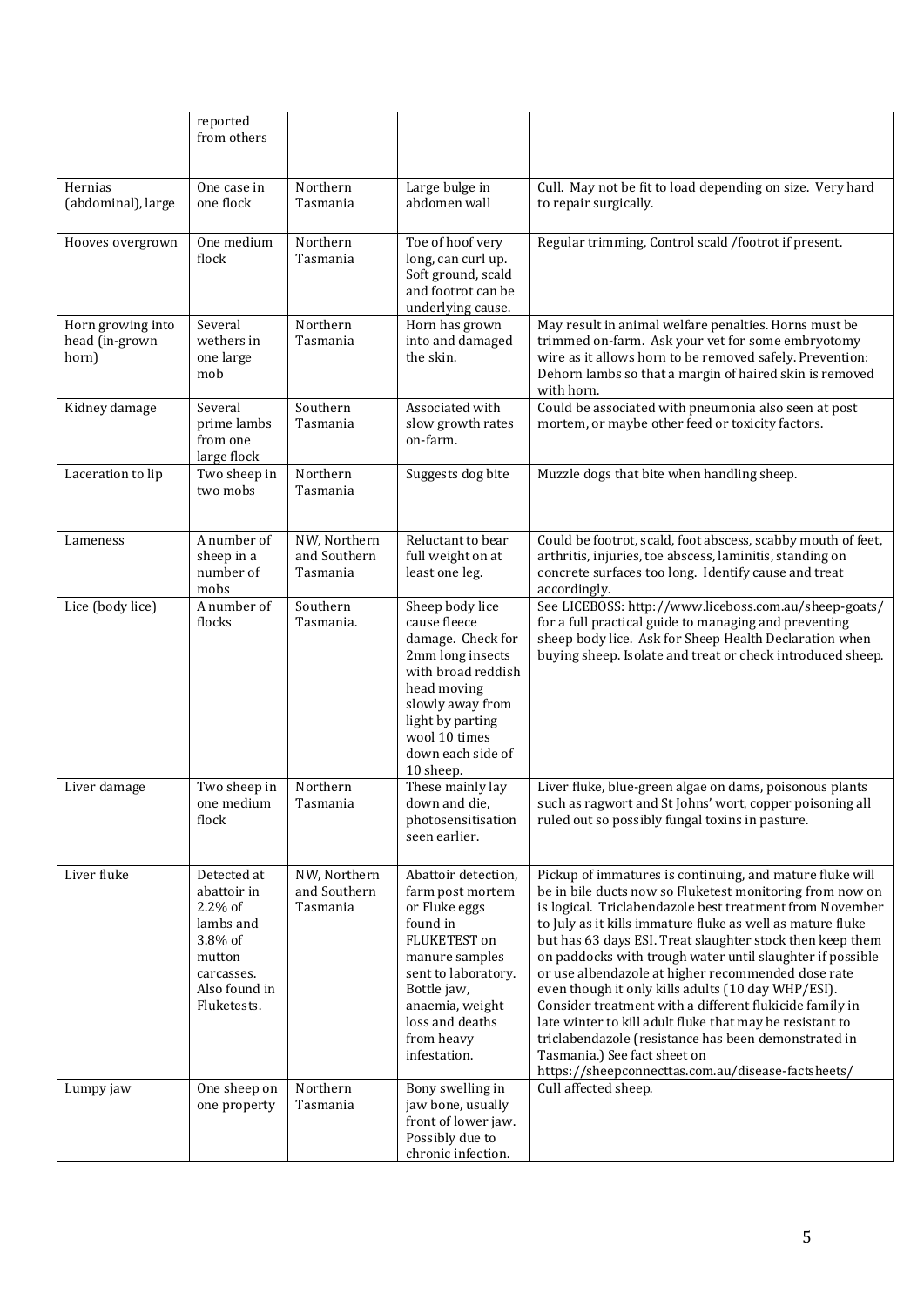| Lungworm (large)               | One lamb on<br>one large<br>property                                                 | Southern<br>Tasmania                     | Long $(5 \text{ cm})$ thin<br>worms in airways<br>at back of lung                                                                                                                             | Lungworm take along time to mature in the lamb's lung<br>and most drenches kill them so rarely seen these days.<br>Can be a cause of coughing.                                                                                                                                                                                                                                                                                |
|--------------------------------|--------------------------------------------------------------------------------------|------------------------------------------|-----------------------------------------------------------------------------------------------------------------------------------------------------------------------------------------------|-------------------------------------------------------------------------------------------------------------------------------------------------------------------------------------------------------------------------------------------------------------------------------------------------------------------------------------------------------------------------------------------------------------------------------|
| Mycoplasma<br>ovipneumoniae    | Three prime<br>lambs in one<br>large flock                                           | Southern<br>Tasmania                     | Causes respiratory<br>disease but signs<br>may not be<br>noticed. Slower<br>growth rates, take<br>longer to finish.                                                                           | Lambs infected by chronic carrier ewes and get<br>pneumonia when stressed. Lungs may stick to inside of<br>rib cage (pleurisy) resulting in average of 1 kg of ribs<br>trimmed from carcase. Prevention by reducing stress if<br>possible.                                                                                                                                                                                    |
| Nematodirus                    | Weaners in a<br>number of<br>flocks                                                  | NW, Southern<br>and Northern<br>Tasmania | Weaners scour<br>with poor growth<br>rates. Nematodirus<br>egg counts may or<br>may not be high.                                                                                              | Nematodirus egg counts often do not reflect adult worm<br>burden inside the weaners. Post mortem a typical case<br>and have a total worm count done or treat and look for<br>response.                                                                                                                                                                                                                                        |
| Nephritis (kidney<br>damage)   | Detected at<br>abattoir in<br>5.5% of<br>lambs and<br>11.6% of<br>mutton<br>carcases | NW, Northern<br>and Southern<br>Tasmania | Kidneys are<br>swollen, white<br>spotted or scarred.                                                                                                                                          | Infection via urinary tract, via the blood stream or due to<br>other factors. Prevention: make sure lambs have access<br>to good quality water and have been trained to drink if<br>source of water (eg troughs vs dams) changes at weaning.<br>Remove tails at third joint and treat any infections such as<br>pneumonia early.                                                                                              |
| Ovine Johnes'<br>disease (OJD) | The odd case<br>in two<br>vaccinated<br>flocks.                                      | Southern<br>Tasmania                     | Adult sheep over 2<br>yrs old waste away<br>over several<br>months and die<br>despite drenching.                                                                                              | The vaccine does not claim to eliminate OJD but will<br>reduce deaths to a very low level. Quickest diagnosis is by<br>post mortem. Prevent by vaccinating lambs at marking<br>with Gudair vaccine. If confirmed present in the flock, cull<br>any sheep over 18 months of age that waste away and<br>don't respond to drenching. See factsheet on:<br>http://www.ojd.com.au/wp-<br>content/uploads/2013/02/0JD_factsheet.pdf |
| Phalaris staggers<br>(acute)   | Several sheep<br>in one<br>medium<br>sized mob                                       | Southern<br>Tasmania                     | Staggering, down,<br>bright alert.<br>Recently<br>introduced to<br>phalaris pasture                                                                                                           | Get the mob off the phalaris paddock. Affected sheep can<br>recover with good nursing but may take several months.                                                                                                                                                                                                                                                                                                            |
| Pink eye                       | Widespread                                                                           | Northern and<br>Southern<br>Tasmania     | Discharge down<br>cheeks, white<br>areas on cornea of<br>eye. Usually<br>spread by flies,<br>long grass and<br>close contact (e.g.<br>yarding)                                                | If low prevalence and on good feed and water leave alone<br>to self-heal as mustering can increase spread within mob.<br>Treat with antibiotic injections. Eye ointments/sprays<br>less effective.                                                                                                                                                                                                                            |
| Pink eye                       | Several flocks                                                                       | NW, Northern<br>and Southern<br>Tasmania | Discharge down<br>cheeks, white<br>areas on cornea of<br>eye. Usually<br>spread by flies,<br>long grass and<br>close contact (e.g.<br>yarding)                                                | If low prevalence and on good feed and water leave alone<br>to self-heal as mustering can increase spread within mob.<br>Treat with antibiotic injections under vet supervision. Eye<br>ointments/sprays less effective.                                                                                                                                                                                                      |
| Ryegrass staggers              | Widespread<br>and severe,<br>some seen in<br>2 yo sheep                              | Northern and<br>Southern<br>Tasmania     | <b>Usually young</b><br>sheep - tremors,<br>abnormal gait, may<br>become downers,<br>may convulse<br>when disturbed.<br>Often seek water<br>and drown in<br>dams. Can have<br>high mortality. | See https://dpipwe.tas.gov.au/biosecurity-<br>tasmania/animal-biosecurity/animal-<br>health/sheep/perennial-ryegrass-staggers for details on<br>diagnosis treatment and prevention.                                                                                                                                                                                                                                           |
| Sarcosporidia<br>("Sarco")     | Detected at<br>abattoir in<br>9.6% of<br>mutton<br>carcasses.                        | NW, Southern<br>and Northern<br>Tasmania | Small 'rice grain'<br>whitish raised<br>lesions on outside<br>of food pipe<br>(oesophagus),                                                                                                   | Spread by cats. Takes a long time to grow so not seen in<br>lambs. Deny cats access to sheep meat, burn or bury<br>carcasses promptly, eradicate feral cats over large area.<br>See fact sheet on:<br>https://sheepconnecttas.com.au/disease-factsheets/                                                                                                                                                                      |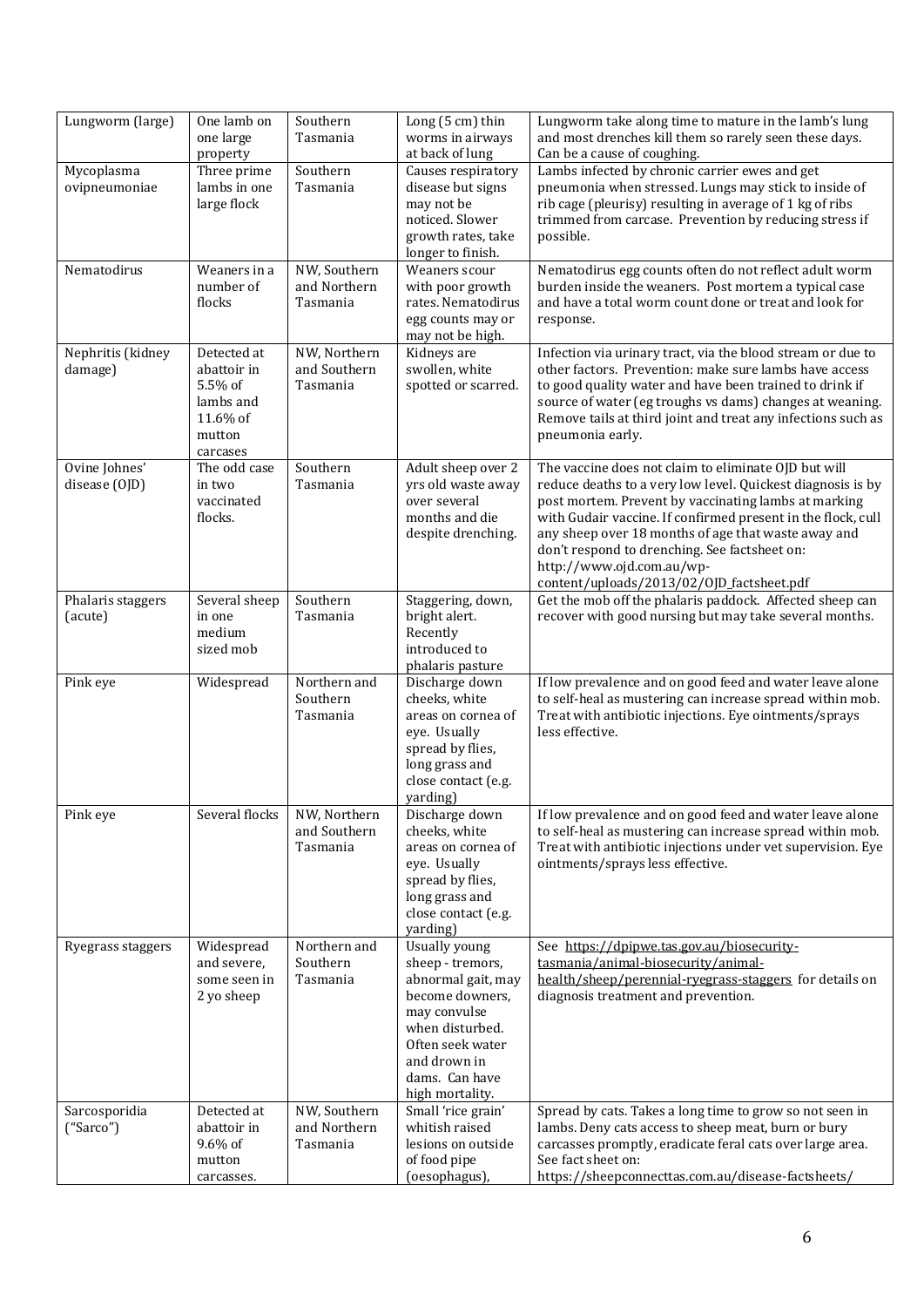|                                                    |                                                                                                                   |                                          | diaphragm and in<br>skeletal muscles.<br>Carcase trimmed                                                                                                                                                                                |                                                                                                                                                                                                                                                                                                                                                                                                                                                                                                                            |
|----------------------------------------------------|-------------------------------------------------------------------------------------------------------------------|------------------------------------------|-----------------------------------------------------------------------------------------------------------------------------------------------------------------------------------------------------------------------------------------|----------------------------------------------------------------------------------------------------------------------------------------------------------------------------------------------------------------------------------------------------------------------------------------------------------------------------------------------------------------------------------------------------------------------------------------------------------------------------------------------------------------------------|
|                                                    |                                                                                                                   |                                          | or condemned.                                                                                                                                                                                                                           |                                                                                                                                                                                                                                                                                                                                                                                                                                                                                                                            |
| Scour in 6 month<br>old prime lambs                | 20% of lambs<br>in one large<br>mob                                                                               | Southern<br>Tasmania                     | Can be due to<br>worms, coccidia,<br>Cryptosporidia,<br>Giardia, E coli<br>bacterial gut<br>infection,<br>nutritional factors.                                                                                                          | Worms most common cause. WORMTEST or drench and<br>see if they respond. Check for sudden diet change to lush<br>feed, plants such as capeweed. May need veterinary<br>involvement if growth rates are low.                                                                                                                                                                                                                                                                                                                 |
| Sheep measles                                      | Detected at<br>abattoir in<br>5.8% of lamb<br>and 11.6% of<br>mutton<br>carcasses                                 | NW, Northern<br>and Southern<br>Tasmania | Small whitish mass<br>about half the size<br>of a 5 cent piece<br>protruding from<br>the muscle of the<br>heart, diaphragm<br>or skeletal muscle.<br>Hearts<br>condemned.<br>Carcase is trimmed<br>or condemned if<br>too many to trim. | This is the intermediate stage of a dog tapeworm.<br>Prevented by stopping dogs from eating raw sheep meat.<br>Freeze sheep carcase meat for 2 weeks before feeding to<br>dogs, burn/bury sheep carcases promptly and/or treat all<br>dogs including pets with a wormer containing<br>praziquantel every 30 days. Visiting dogs (contractors,<br>shooters) must be treated 2 days before arrival on<br>property. Keep stray dogs off the property. See fact sheet<br>on https://sheepconnecttas.com.au/disease-factsheets/ |
| Shelly toe                                         | 10% of one<br>mob                                                                                                 | Southern<br>Tasmania                     | Curved separation<br>of hoof wall from<br>sole up hoof wall<br>near front of hoof.                                                                                                                                                      | Conformational defect rather than a disease condition. Is<br>heritable and can be selected against. Best to pare off<br>under-run hoof wall as dirt and manure can pack into the<br>cleft and cause a form of toe abscess.                                                                                                                                                                                                                                                                                                 |
| Sudden deaths on<br>irrigated lucerne<br>or clover | One flock                                                                                                         | Southern<br>Tasmania                     | Lambs found dead.                                                                                                                                                                                                                       | May be caused by 'lucerne red gut', Pulpy Kidney (PK) or<br>frothy bloat, pneumonia, exposure. Give third PK<br>vaccination or use 8-in-one, don't place hungry lambs on<br>irrigated legumes, offer good quality hay ad lib before<br>introduction.                                                                                                                                                                                                                                                                       |
| Tape worm                                          | One large<br>flock                                                                                                | Southern<br>Tasmania                     | Tape worm<br>segments (large<br>white rice grain<br>size) seen in dung                                                                                                                                                                  | Most scientific studies show that sheep tapeworms do not<br>affect growth rates so drenching for tapeworms may not<br>be justified. Are thought to slow passage of food through<br>intestines and pre-dispose to pulpy kidney, so ensure that<br>vaccination is up to date.                                                                                                                                                                                                                                                |
| Transport death                                    | One sheep<br>from one<br>flocks                                                                                   | Northern<br>Tasmania                     | Found dead on<br>unloading.                                                                                                                                                                                                             | Many possible causes. Ensure correct loading density per<br>pen to make sure sheep don't smother during transport.                                                                                                                                                                                                                                                                                                                                                                                                         |
| Wool break                                         | A few sheep<br>in several<br>flocks                                                                               | NW, Northern<br>and Southern<br>Tasmania | Wool staples easily<br>pulled apart.<br>Whole fleece may<br>fall out.                                                                                                                                                                   | Any stress can weaken the wool fibre as it grows.<br>Individual sheep may lose fleece after acute infection e.g.<br>mastitis, whole mobs can have 'tender wool' after<br>nutritional restriction or disease outbreak (e.g. heavy<br>worm infestation) events.                                                                                                                                                                                                                                                              |
| Worms                                              | Multiple<br>reports.<br>Significant<br>weaner<br>deaths from<br>black scour<br>worm on two<br>large<br>properties | Widespread.                              | Scour, High faecal<br>egg count. Some<br>counts over 1000<br>despite grazing<br>lucerne. Most<br>counts moderate.                                                                                                                       | Brown stomach worm is predominant summer worm but<br>Barbers Pole Worm can show up anywhere at this time of<br>year. Differentiate from nutritional scour or coccidia by<br>WORMTEST. Use effective drench. Check that drench is<br>working by repeating egg count 10-14 days later. Try to<br>plan 'clean' paddocks for weaned lambs and pre-lamb<br>drenched ewes. See WORMBOSS at:<br>http://www.wormboss.com.au/sheep-<br>goats/programs/sheep.php                                                                     |
| <b>CATTLE</b>                                      |                                                                                                                   |                                          |                                                                                                                                                                                                                                         |                                                                                                                                                                                                                                                                                                                                                                                                                                                                                                                            |
| Actino abscess                                     | A number of<br>weaner cattle<br>in one herd                                                                       | Northern<br>Tasmania                     | Swelling usually<br>around<br>head/upper neck,<br>usually after<br>damage to mouth<br>due to coarse feed<br>etc.                                                                                                                        | Usually seen as a single animal affected, although a large<br>outbreak on several farms has been seen before. Actino<br>abscesses can be treated by a vet.                                                                                                                                                                                                                                                                                                                                                                 |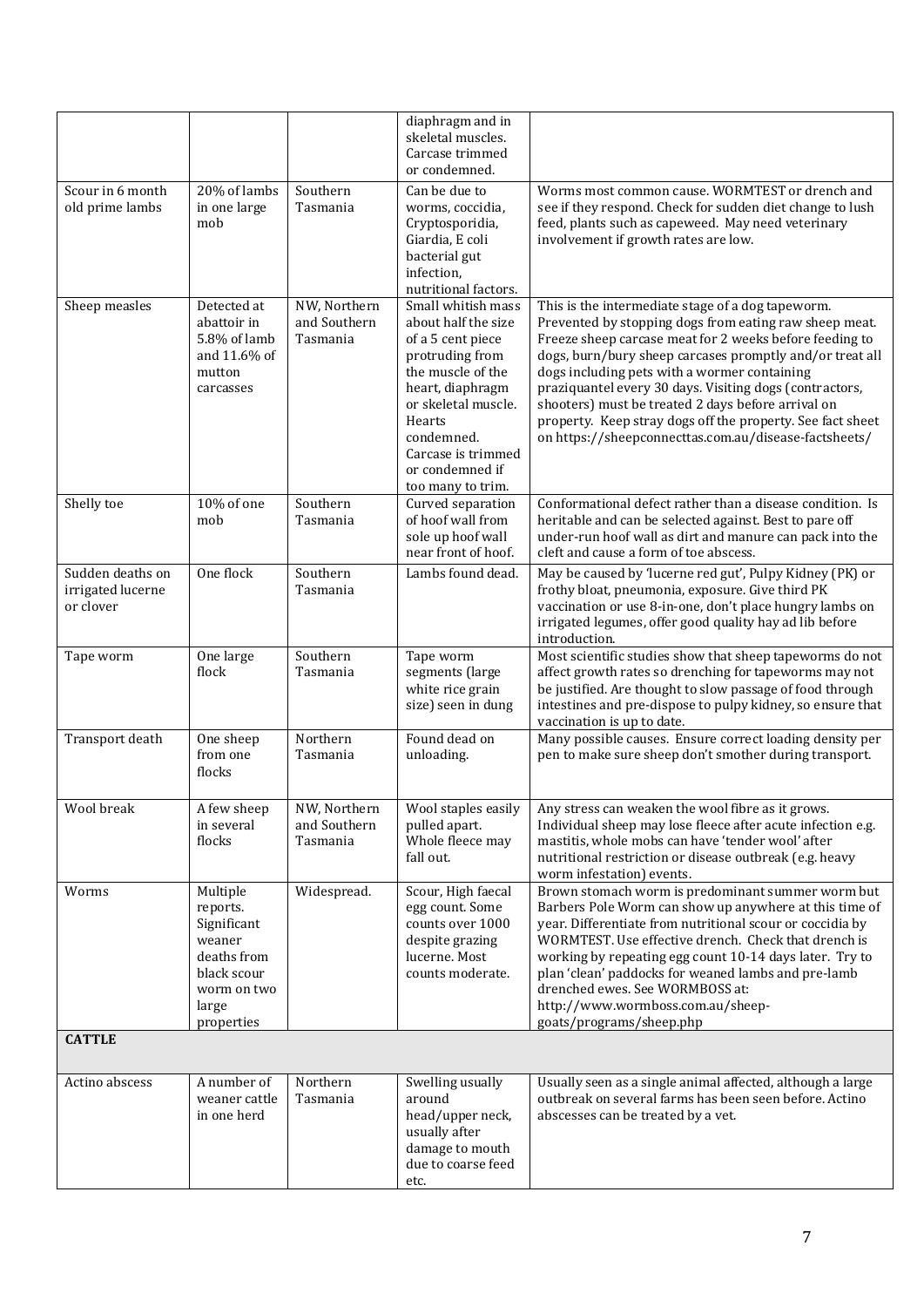| Blood and mucous<br>in faeces                                                  | One steer in<br>one herd                     | Northern<br>Tasmania                     | Could be due to<br>coccidia or<br>salmonella in<br>young animals,<br>arsenic poisoning,<br>coarse or irritant                      | May not require urgent attention unless other signs of<br>illness are seen as well.                                                                                                                                                                   |  |
|--------------------------------------------------------------------------------|----------------------------------------------|------------------------------------------|------------------------------------------------------------------------------------------------------------------------------------|-------------------------------------------------------------------------------------------------------------------------------------------------------------------------------------------------------------------------------------------------------|--|
| Cloudy cornea                                                                  | Several cattle<br>in two herds               | Northern<br>Tasmania                     | feed.<br>Cornea is cloudy<br>and sometimes<br>small blood vessels<br>can be seen<br>growing across it<br>from edges.               | Usually healing injury or healing Pink Eye. No need to do<br>anything if there is no discharge.                                                                                                                                                       |  |
| Deaths, staggering,<br>abortions, blood<br>from anus                           | Several cows<br>from one<br>herd             | Northern<br>Tasmania                     | Trough had been<br>blocked for a<br>couple of days in<br>hot weather.                                                              | Anthrax test negative. Possibly due to 'salt poisoning'<br>seen when dehydrated cattle drink a lot of water.                                                                                                                                          |  |
| Downer cow                                                                     | One cow in<br>one dairy<br>herd              | Northern<br>Tasmania                     | Suspected injury in<br>this case. Need to<br>rule out milk fever.<br>acute mastitis.                                               | Euthanasia if injury is unlikely to respond to rest.                                                                                                                                                                                                  |  |
| Hair loss over pins,<br>hips, tail head                                        | Several cows<br>in one herd                  | Northern<br>Tasmania                     | Patches of hair loss<br>over bony<br>protuberance<br>suggest mounting<br>activity by other<br>cows.                                | Could also be first stages of chorioptic mange. Best to just<br>monitor to see if areas of hair loss extend further.                                                                                                                                  |  |
| Interdigital<br>fibroma                                                        | One cow in<br>one herd                       | Northern<br>Tasmania                     | Mass protruded<br>from between the<br>toes, usually of the<br>hind feet.                                                           | Treatment: if large, a vet can cut it out. Small lesions<br>monitor to see if they enlarge. Prevention: keep hooves<br>trimmed, keep cattle with early lesions on dry ground,<br>cull any breeding animals that are affected as may be<br>hereditary. |  |
| Ocular (eye)<br>discharge (clear,<br>watery)                                   | Several cows<br>from a<br>number of<br>herds | NW, Northern<br>and Southern<br>Tasmania | Usually caused by<br>an irritant such as<br>pollen, dust etc but<br>can be first stage of<br>Pink Eye.                             | May not be possible to remove from irritants. Observe<br>again later to make sure Pink Eye is not developing.                                                                                                                                         |  |
| Ocular (eye)<br>discharge, clear,<br>watery, with<br>squinting of that<br>eye. | One steer<br>from one<br>herd                | Northern<br>Tasmania                     | Could be caused by<br>an injury to that<br>eye or a foreign<br>body under the<br>eyelid, but can be<br>first stage of Pink<br>Eye. | Check for injury or foreign body. Observe again later to<br>make sure Pink Eye is not developing.                                                                                                                                                     |  |
| Scouring                                                                       | Several<br>steers in<br>several herds        | Northern<br>Tasmania                     | Can be due to<br>worms, selenium<br>or copper<br>deficiency,<br>nutritional factors,<br>gut infection,<br>toxicities.              | Do cattle Wormtest or try a drench, feed some roughage.<br>Call the vet if no response and if growth rates are reduced                                                                                                                                |  |
| Ulcers of the<br>nostrils                                                      | One steer in<br>one herd                     | Northern<br>Tasmania                     | Raw area on edge<br>of nostril.                                                                                                    | May be due to injury or a viral disease. If animal is also<br>lame, is salivating, has ulcers or blisters in mouth or on<br>feet, call your vet or ring 1800 675 888 immediately.                                                                     |  |
| Vulval swelling                                                                | One cow in<br>one herd                       | Northern<br>Tasmania                     | Bottom end of<br>vulva was swollen.                                                                                                | Possible hormonal imbalance or injury.                                                                                                                                                                                                                |  |
| <b>ALPACAS and CAMELS</b>                                                      |                                              |                                          |                                                                                                                                    |                                                                                                                                                                                                                                                       |  |
| No reports                                                                     |                                              |                                          |                                                                                                                                    |                                                                                                                                                                                                                                                       |  |
| <b>GOATS</b>                                                                   |                                              |                                          |                                                                                                                                    |                                                                                                                                                                                                                                                       |  |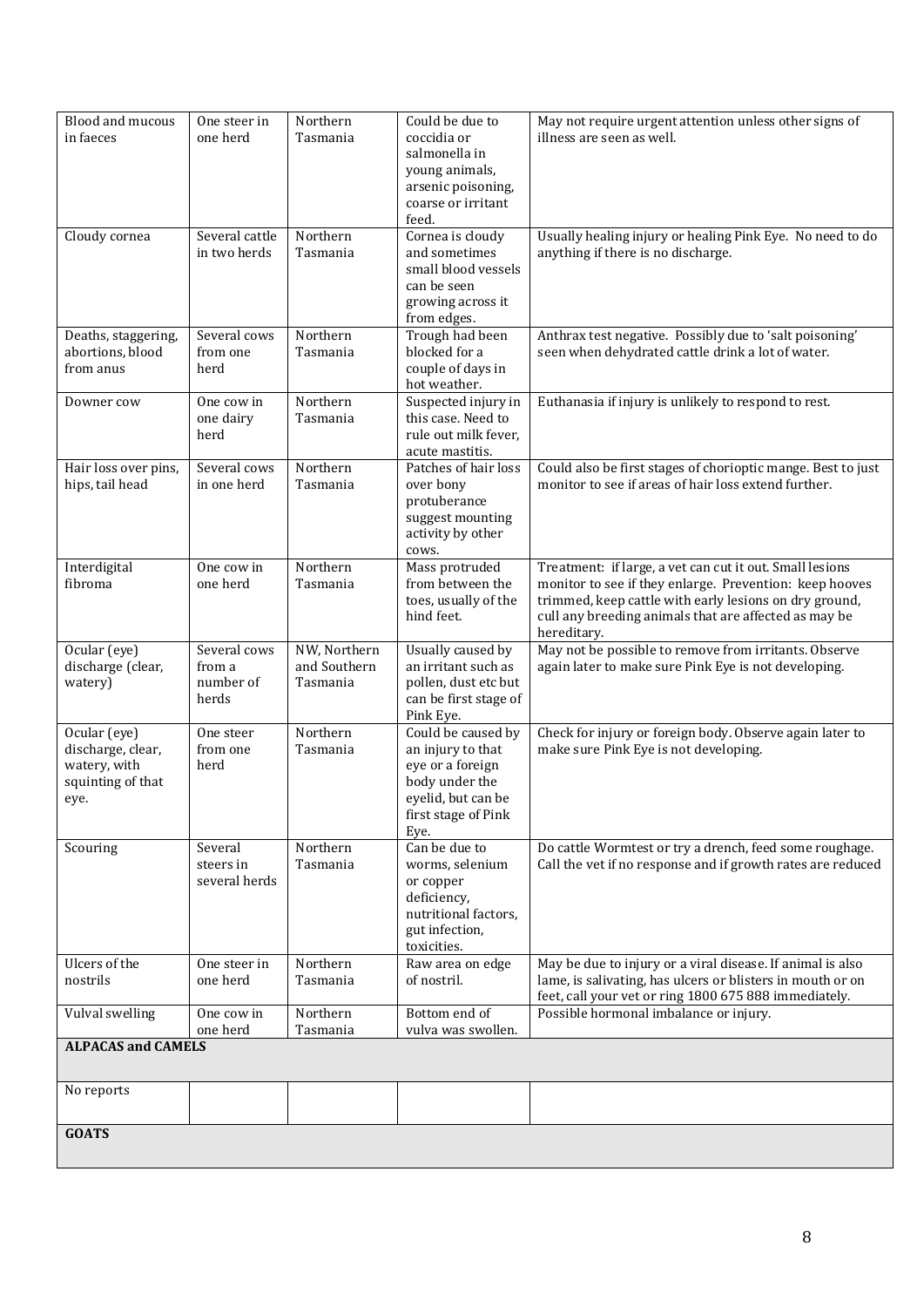| <b>PEM</b><br>(polioencephaloma<br>lacia) | One goat in<br>one small<br>herd.                                       | Southern<br>Tasmania | PEM caused by<br>bacteria in paunch<br>that destroy<br>vitamin B1 or by<br>excess sulphur in<br>diet. | Goats show nervous signs early in the course of PEM and<br>may be saved if treated really early with B1 (thiamine)<br>injections. PEM is seen on crops or weeds with high<br>sulphur content, or grain or rich feed e.g. brassica crop.<br>Prevent by offering good quality hay. Can add thiamine to<br>diet. Best to get a vet involved. |
|-------------------------------------------|-------------------------------------------------------------------------|----------------------|-------------------------------------------------------------------------------------------------------|-------------------------------------------------------------------------------------------------------------------------------------------------------------------------------------------------------------------------------------------------------------------------------------------------------------------------------------------|
| Worms                                     | High<br>proportion of<br>goats in one<br>small flock                    | Southern<br>Tasmania | Scouring, poor<br>growth rates, high<br>faecal egg counts                                             | Use an effective drench. Consult with your vet as sheep<br>drenches used at normal dose rates often don't work in<br>goats. NOTE: Capsules containing copper needles only<br>work against barbers pole worm.                                                                                                                              |
| <b>PIGS</b>                               |                                                                         |                      |                                                                                                       |                                                                                                                                                                                                                                                                                                                                           |
| Ecchymosis (blood<br>'splash")            | A number of<br>pigs from one<br>property<br>processed at<br>an abattoir | Southern<br>Tasmania | Ecchymosis more<br>common with<br>electrical stunning<br>compared to other<br>methods of<br>stunning. | The meat is still fit to eat. Can be reduced by using<br>adjusting settings and lead placement.                                                                                                                                                                                                                                           |
| <b>POULTRY</b>                            |                                                                         |                      |                                                                                                       |                                                                                                                                                                                                                                                                                                                                           |
| No reports                                |                                                                         |                      |                                                                                                       |                                                                                                                                                                                                                                                                                                                                           |
| <b>DEER</b>                               |                                                                         |                      |                                                                                                       |                                                                                                                                                                                                                                                                                                                                           |
| No Reports                                |                                                                         |                      |                                                                                                       |                                                                                                                                                                                                                                                                                                                                           |

# **Resources**

#### E**rror! Hyperlink reference not valid.Farm biosecurity plans**

Everything you need to know about farm biosecurity, for example to make a biosecurity plan for LPA accreditation, can be found on: <https://www.farmbiosecurity.com.au/>

#### **Animal health declarations**

Provide an animal health declaration when selling sheep, cattle, goats and camelids, and ask to see declarations when purchasing or moving these animals onto your property. See: <https://www.farmbiosecurity.com.au/toolkit/declarations-and-statements/>

**Livestock Data Link** (LDL) allows you to access information on carcase data, diseases and conditions detected in your sheep at slaughter through the National Sheep Health Monitoring Project. See: [https://www.integritysystems.com.au/globalassets/isc/pdf-files/ldl-pdf-files/about](https://www.integritysystems.com.au/globalassets/isc/pdf-files/ldl-pdf-files/about-livestock-data-link.pdf)[livestock-data-link.pdf](https://www.integritysystems.com.au/globalassets/isc/pdf-files/ldl-pdf-files/about-livestock-data-link.pdf) for more details.

#### **Report any suspicion of an Emergency Animal Disease**

Report any suspicion of an Emergency Animal Disease, especially slobbering/lameness in ruminants and pigs, sudden death in multiple pigs, to your vet or the Hotline on 1800 675 888. Early detection is critical if eradication is to be successful.

#### **Comply with the Ruminant Feed Ban**

Protect access to our export markets by never feeding animal protein such as meat meal to any ruminant including sheep, cattle, goats, deer and alpacas. See: <https://animalhealthaustralia.com.au/australian-ruminant-feed-ban/>

#### **Maintain market access through strong tracing systems**

Use NVDs and NLIS tags properly so that animals can be 'contact traced' quickly if there is an outbreak of an Emergency Animal Disease or a chemical residue problem. Especially important